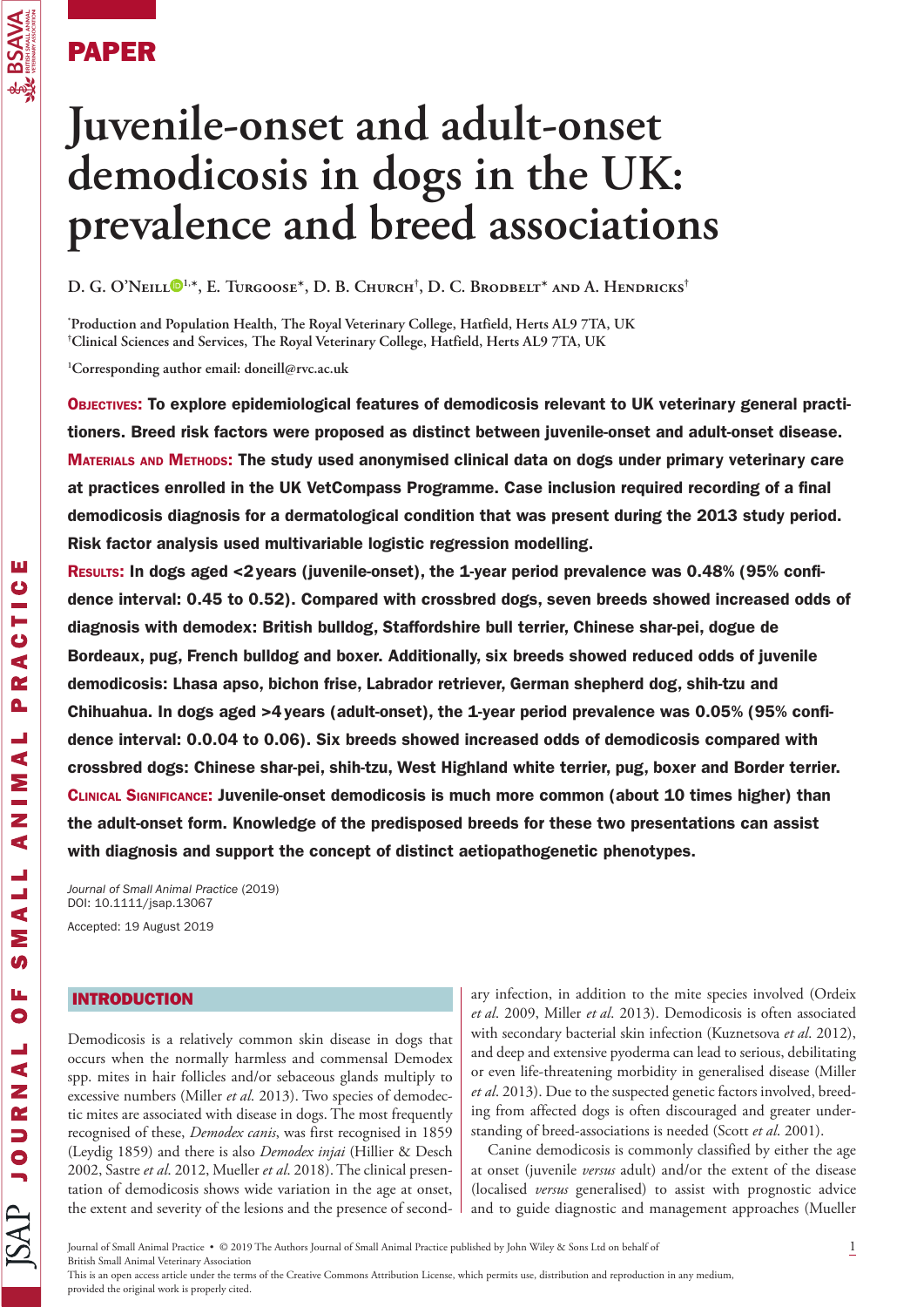*et al*. 2012). Given that very low numbers of *D. canis* inhabit haired skin of dogs without skin disease (Ravera *et al*. 2013), the question arises as to why some of these dogs develop skin lesions from which large numbers of mites can be recovered. In some affected dogs, lesions with abnormally high numbers of mites are few and transient (mild localised disease), while others show large areas and/or multiple sites affected by lesions that do not resolve without treatment (generalised disease) (Scott *et al*. 2001). Although genetic or acquired immunosuppression affecting control of mite populations is generally assumed to be central to the pathogenesis (Gross *et al*. 2005b, Miller *et al*. 2013), the genetics, immunology and pathogenesis of demodicosis remain poorly understood and are likely to be highly complex (Ferrer *et al*. 2014).

Many dogs with resolved juvenile-onset demodicosis do not have recurrent disease in later adulthood (Bowden *et al*. 2018). Many dogs with adult-onset disease had previously had seemingly controlled mite populations for years (Miller *et al*. 2013). Many dogs that sustain immunosuppression through disease or treatment as either juveniles or adults never develop demodicosis (Miller *et al*. 2013). Given these outcomes, distinct risk factors are likely to exist between juvenile-onset and adult-onset demodicosis that may offer routes to better understanding and management of the condition.

Reported prevalence values for canine demodicosis vary widely, from 0.4 to 23% (Sischo *et al*. 1989, Scott & Paradis 1990, Nayak *et al*. 1997, Rodriguez-Vivas *et al*. 2003, Chee *et al*. 2008, Plant *et al*. 2011, Bowden *et al*. 2018). This wide prevalence range may result from studies using skewed populations from diverse geographical locations and that may not distinguish between the different forms of the disease. Multiple, and often conflicting, risk factors and breed predispositions have been proposed and re-cited widely, although the strength of evidence for many of these original studies is often questionable (Scott & Paradis 1990, Lemarié *et al*. 1996, Nayak *et al*. 1997, Gross *et al*. 2005a, Gortel 2006, Mueller *et al*. 2009, Schnabl *et al*. 2010, Plant *et al*. 2011, Kuznetsova *et al*. 2012, Mueller 2012, Mueller *et al*. 2012, Miller *et al*. 2013, Bowden *et al*. 2018). Some larger and more recent studies from the USA reported prevalence values of 0.58% based on a diagnosis of juvenile demodicosis alone from the electronic records of a large network of veterinary practices (Plant *et al*. 2011) and 0.37% for demodicosis overall based on data from one teaching hospital (Bowden *et al*. 2018). Reports on breed as a risk factor or of breed representation differed markedly within these study groups, with bull dog and bull terrier types and shar-pei dogs having high odds of diagnosis with juvenile demodicosis (Plant *et al*. 2011), but crossbred dogs were the most frequently represented dogs in the study of overall demodicosis (Bowden *et al*. 2018). The need for accurate and generalisable prevalence risk factor data on diseases with an inherited component has been highlighted as a key criterion for longer term reduction in disease and improvement in dog welfare (Bateson 2010).

The present study aimed to explore epidemiological features of canine demodicosis as relevant to veterinary practitioners in the UK, based on the general population of dogs under primary veterinary care practices enrolled in the UK VetCompass Programme. The specific objectives were: (1) to report the 1-year period prevalence and age distribution of demodicosis in dogs of all ages attending primary care practices in the UK; and, (2) to report the 1-year period prevalence and evaluate risk factors for demodicosis separately for dogs under 2 years of age (juvenileonset) and for those aged over 4 years (presumed adult-onset). The study proposed that breed risk factors are distinct between the juvenile and adult-onset forms of the disease.

## **METHODS**

The VetCompass Programme collates de-identified electronic patient record (EPR) data from primary-care veterinary practices in the UK for epidemiological research (O'Neill *et al*. 2014). VetCompass collects information fields that include species, breed, date of birth, sex, neuter status and bodyweight and clinical information from free-form text clinical notes plus treatment with relevant dates. The EPR data were extracted from practice management systems using integrated clinical queries and uploaded to a secure VetCompass structured query language database (O'Neill *et al*. 2015).

The study used a cross-sectional analysis based on cohort clinical data of dogs attending VetCompass practices (Dohoo *et al*. 2009, Pearce 2012). The sampling frame for the current study included dogs under veterinary care within the VetCompass database for a 1-year period from January 1, 2013 to December 31, 2013. "Under veterinary care" was defined as requiring either: (1) at least one EPR recorded from January 1 to December 31, 2013; or, (2) at least one EPR both before and after 2013. Sample size calculations estimated that at least 60,752 dogs would need to be sampled to estimate a disorder that had 0.4% prevalence with 0.05% acceptable margin of absolute error at a 95% confidence level assuming a UK population of 8 million dogs (Asher *et al*. 2011, Epi Info 7 CDC 2019). Ethical approval was granted by the RVC Ethics and Welfare Committee (reference number 2016/U37).

Case inclusion criteria required that a final diagnosis of demodicosis was recorded in the EPR for a dermatological condition during the 2013 study period. These final diagnoses relied on the clinical acumen of the veterinary teams providing clinical care to the study population over time. No additional specific inclusion or exclusion criteria for diagnosis because the study aimed to identify all diagnosed cases in the primary-care setting. These cases could have been first diagnosed during 2013 (incident cases) or ongoing cases first diagnosed before 2013 (pre-existing cases). Case-finding involved initial screening of all 455,553 study dogs for candidate demodicosis cases by searching the clinical free-text field using the search term "demod\*" with fuzziness to allow two-letter inversion, insertion or deletion (Paiva 2013). Candidate cases were randomly ordered and the clinical notes of all 3307 candidate animals were manually reviewed in detail to evaluate them for case inclusion.

Breed information recorded in the clinical records was mapped to a standardised breed list adapted from the VeNom Coding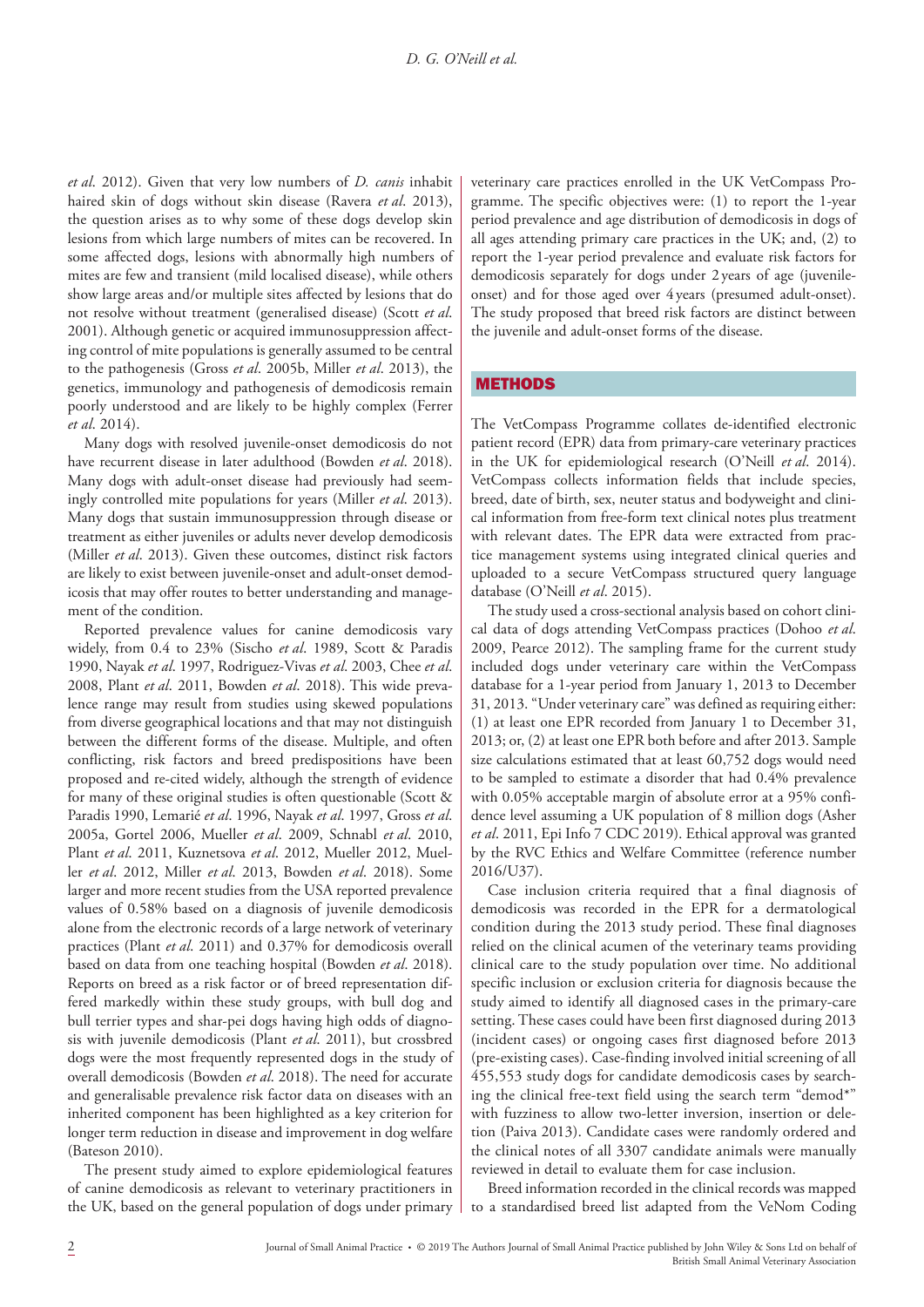system (The VeNom Coding Group 2019). A *breed* variable included individual breeds represented by >5000 dogs and/or with ≥10 demodicosis cases in the overall study, a general grouping of crossbred dogs (*i.e*. non-purebred dogs) and a grouped category of all remaining dogs. This approach was taken to facilitate statistical power for the individual breed analyses (Scott *et al*. 2012). A *purebred* variable categorised all dogs of recognisable breeds as "purebred" and the remaining dogs as "crossbred" (Irion *et al*. 2003). Sex-neuter (female-entire, female-neutered, maleentire, male-neutered, unrecorded) described the status recorded at the final EPR. Age described the age (years) at first diagnosis for incident demodicosis cases during 2013 and age at the final date of the study period for non-cases (December 31, 2013) by which point these dogs had not become cases. An *age* variable categorised age into six groups  $(1.0, 1.0$  to  $(2.0, 2.0)$  to  $(4.0, 1.0)$  $>4$  to <7.0, 7.0 to <10.0, ≥10.0). Adult bodyweight described the maximum bodyweight (kg) recorded for dogs >18months at any time in the available clinical records. An *adult bodyweight* variable categorised adult bodyweight into six groups (<10.0, 10.0 to 19.9, 20.0 to 29.9, 30.0 to 39.9, ≥40.0, unavailable). A *bodyweight relative to breed/sex mean* variable characterised the adult bodyweight of individual dogs as either below or equal/ above the mean adult bodyweight for their breed type and sex within the overall study population. Crossbred was included as a single breed type for this variable. This variable allowed the effect of adult bodyweight to be assessed *within* each breed/sex combination.

Following data checking and cleaning in Excel (Microsoft Office Excel 2013; Microsoft Corp.), analyses were conducted using Stata Version 13 (Stata Corporation). Period prevalence refers to the number of cases that are known to have existed at any time during a specified period (*e.g*. 1year) and is generally reported as the percentage of cases from all animals that were at risk. Prevalence describes all cases, whether incident or preexisting (Thrusfield 2007). One-year period prevalence with 95% confidence intervals (CIs) described the probability of being a demodicosis case at any time during the 1-year 2013 study period and was reported for the study dogs overall, for dogs aged <2years and for dogs aged >4years and also for individual breeds. Binomial CI estimates were derived using the Clopper–Pearson exact method (Brown *et al*. 2001). Risk factor analysis for demographic associations with demodicosis was carried out separately for dogs aged <2 years and for dogs aged >4 years. Binary logistic regression modelling was used to evaluate unconditional associations between hypothesised risk factors (*breed, purebred, adult bodyweight, bodyweight relative to breed/sex mean, age category, sex, neuter*) and demodicosis during 2013. Based on review of the current literature on reported risk factors and pathogenesis of demodicosis within possible causal pathways (Shrier & Platt 2008), the following factors were allowable for inclusion in multivariable evaluation to build a breed-multivariable model: *breed, bodyweight relative to breed/sex mean, age, sex-neuter*. Because breed was a factor of primary interest for the study, *purebred* (derived from the breed variable) and a*dult bodyweight* (a defining characteristic of individual breeds) were not considered in the same multivariable modelling. Instead, *purebred* replaced the *breed* variable in the final breed-multivariable while a*dult bodyweight* replaced the *breed* and *bodyweight relative to breed/ sex mean* variables. Model development used manual backwards stepwise elimination. The likelihood ratio test was used to compare a random effects model with clinic entered as a random effect against the non-random effects model with P<0.05 cut-off used for selection of the random effects model. Pair-wise interaction effects were evaluated using the likelihood ratio test for all variables retained in the final models, with P<0.05 cut-off used for inclusion of biologically plausible interaction terms (Dohoo *et al*. 2009). Pearson and deviance residuals were checked and implausible outliers were either corrected or removed (Dohoo *et al*. 2009). The area under the ROC curve and the Hosmer-Lemeshow test were used to evaluate the quality of the model fit and discrimination (non-random effect model) (Dohoo *et al*. 2009, Hosmer *et al*. 2013).

## RESULTS

#### **Prevalence**

From dogs of all ages, there were 788 demodicosis cases confirmed from 455,553 dogs under veterinary care during 2013 at 304 clinics to give a 1-year period prevalence for demodicosis overall of 0.17% (95% CI: 0.16 to 0.19). The breeds with the highest demodicosis 1-year period prevalence across all ages were British bulldog, French bulldog, pug, dogue de Bordeaux and Chinese shar-pei (Table 1). The age at first diagnosis was available for 702/788 (89.1%) cases. Of these 702 cases, the median age at first diagnosis overall was 7months [interquartile range (IQR) 4months to 13months, range 1month to 16 years and 2months] (Fig. 1) and 508 (72.4%) were <1 year, 559 (79.6%) were <1.5 year, 573 (81.6%) were <2 years and 98 (14.0%) were >4 years.

From dogs aged <2years, there were 613 demodicosis cases confirmed from 126,423 dogs to yield a 1-year period prevalence of 0.48% (95% CI: 0.45 to 0.52). The breeds with the highest demodicosis 1-year period prevalence among dogs aged <2 years were British bulldog, Staffordshire bull terrier, pug, French bulldog, Chinese shar-pei and dogue de Bordeaux (Table 1). Of the dogs <2 years of age at diagnosis with complete data available for that variable, 301 (49.3%) cases were female compared with 59,386 (47.6%) of non-cases and 203 (38.2%) of cases were neutered compared with 36,967 (33.7%) of non-cases. There were 481 (78.5%) purebred cases compared with 89,858 (71.7%) purebred non-cases. The median adult bodyweight of cases overall was 19.5 kg (IQR: 13.0 to 25.2) compared with 12.6kg (IQR 7.6 to 24.0) for non-cases.

From dogs aged >4years, there were 117 demodicosis cases confirmed from 228,801 dogs to yield a 1-year period prevalence of 0.05% (95% CI: 0.04 to 0.06). The breeds with the highest demodicosis 1-year period prevalence among dogs aged >4 years were Chinese shar-pei, shih-tzu, West Highland white terrier, dogue de Bordeaux and pug (Table 1). Of the dogs >4 years of age with complete data available for that variable, 49 (41.9%) cases were female compared with 110,752 (48.5%) of non-cases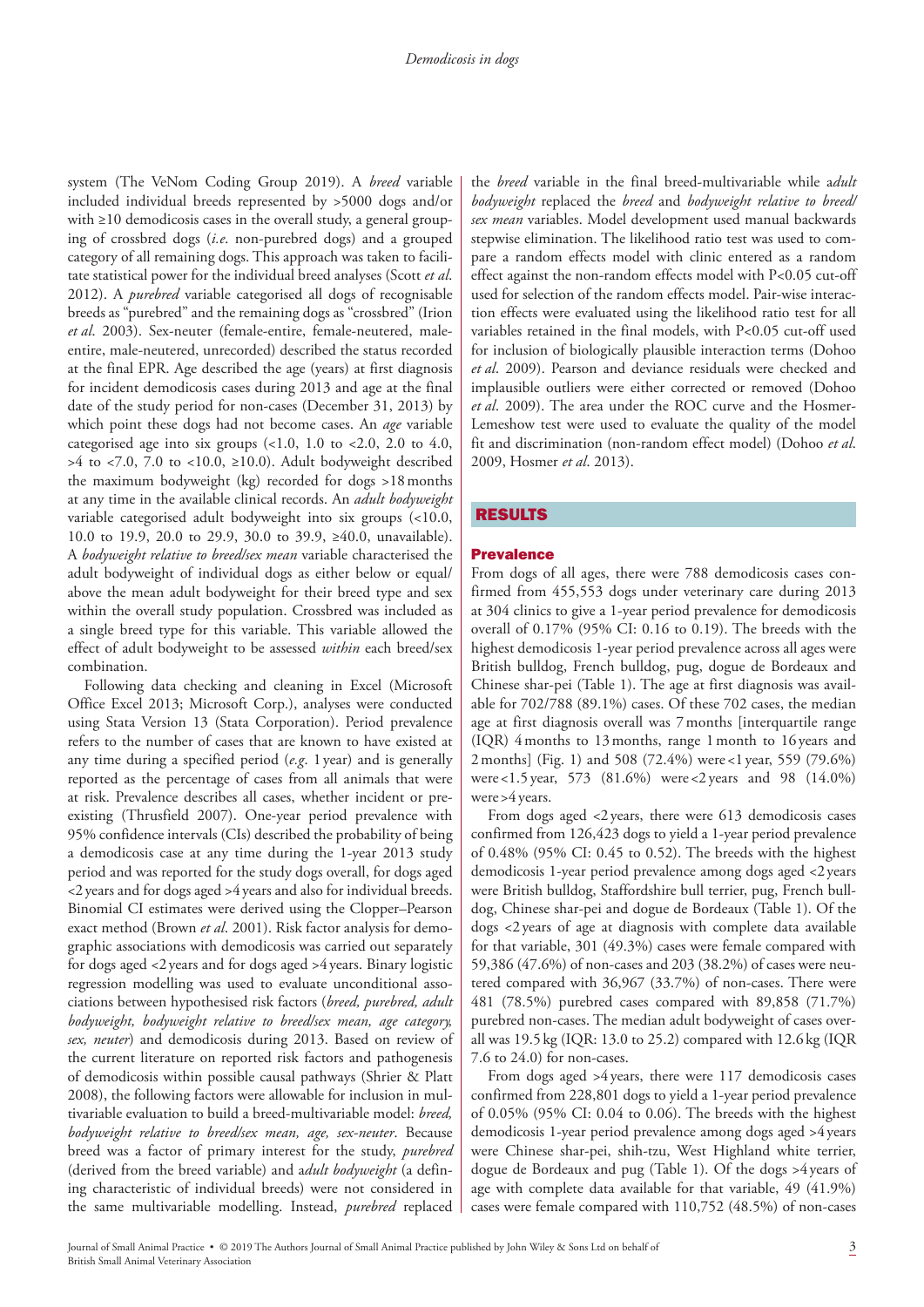| Table 1. One-year (2013) period prevalence of demodicosis for common and commonly-affected dog breeds under primary veterinary care in the UK |                           |                                                       |                                 |                                                                                                                                                                                                            |                                        |                                        |                                 |                                                                                                                                                 |                                            |                                                                       |                                 |                                                                                                                                                                                                                                                              |
|-----------------------------------------------------------------------------------------------------------------------------------------------|---------------------------|-------------------------------------------------------|---------------------------------|------------------------------------------------------------------------------------------------------------------------------------------------------------------------------------------------------------|----------------------------------------|----------------------------------------|---------------------------------|-------------------------------------------------------------------------------------------------------------------------------------------------|--------------------------------------------|-----------------------------------------------------------------------|---------------------------------|--------------------------------------------------------------------------------------------------------------------------------------------------------------------------------------------------------------------------------------------------------------|
|                                                                                                                                               | <2years                   |                                                       |                                 |                                                                                                                                                                                                            | $4$ years                              |                                        |                                 |                                                                                                                                                 | All ages                                   |                                                                       |                                 |                                                                                                                                                                                                                                                              |
| <b>Breed</b>                                                                                                                                  | <b>Breed count</b><br>(%) | No. (%)<br>cases                                      | prevalence<br><b>Breed</b><br>ৡ | 95% CI                                                                                                                                                                                                     | <b>Breed count</b><br>(%)              | No. (%)<br>cases                       | prevalence<br><b>Breed</b><br>೫ | 95% CI                                                                                                                                          | <b>Breed count</b><br>(%)                  | No. (%)<br>cases                                                      | prevalence<br><b>Breed</b><br>ৡ | 95% CI                                                                                                                                                                                                                                                       |
| Staffordshire bull<br>British bulldog                                                                                                         | 8.746 (7.0)<br>1274 (1.0) | 191 (31.2)<br>47 (7.7)                                | 3.56<br>2.14                    | 2.72 to 4.88<br>1.89 to 2.51                                                                                                                                                                               | $1149(0.5)$<br>$16,306(7.1)$           | $1(0.9)$<br>$5(4.3)$                   | 0.09<br>0.03                    | 0.00 to 0.48<br>0.01 to 0.07                                                                                                                    | 32,635 (7.2)<br>3374 (0.7)                 | 214 (27.2)<br>51(6.5)                                                 | 0.66<br>1.51                    | 1.13 to 1.98<br>0.57 to 0.75                                                                                                                                                                                                                                 |
| terrier                                                                                                                                       |                           |                                                       |                                 |                                                                                                                                                                                                            |                                        |                                        |                                 |                                                                                                                                                 |                                            |                                                                       |                                 |                                                                                                                                                                                                                                                              |
| Pug                                                                                                                                           | 2566 (2.0)                | 50 (8.2)                                              | 1.91                            | 1.44 to 2.56                                                                                                                                                                                               | 1362 (0.6)                             |                                        | 0.15                            | 0.02 to 0.53                                                                                                                                    | 5376                                       | 53 (6.7)                                                              | 0.99                            | $0.74 \text{ to } 1.29$                                                                                                                                                                                                                                      |
| French bulldog                                                                                                                                | 1564 (1.2)                | $\begin{array}{c} 30\ (4.9) \\ 14\ (2.3) \end{array}$ | 1.88                            | 1.30 to 2.73                                                                                                                                                                                               | 295 (0.1)                              |                                        | 0.00                            | 0.00 to 1.24                                                                                                                                    | 2397                                       |                                                                       | 1.29                            | 0.88 to 1.83                                                                                                                                                                                                                                                 |
| Dogue de Bordeaux<br>Chinese shar-pei                                                                                                         | 750 (0.6)<br>720 (0.6)    | 13(2.1)                                               | 1.83<br>1.77                    | 3.07<br>3.11<br>1.02 <sub>to</sub><br>$0.96$ to                                                                                                                                                            | (0.3)<br>(0.3)<br>589<br>689           |                                        | 0.58<br>0.17                    | 1.48<br>0.00 to 0.94<br>$0.16$ to                                                                                                               | 1858<br>2034                               | $\begin{array}{c} 31 \ (3.9) \\ 18 \ (2.3) \\ 17 \ (2.2) \end{array}$ | 0.88<br>0.91                    | $\begin{array}{l} 0.53 \text{ to } 1.40 \\ 0.53 \text{ to } 1.46 \\ 0.53 \text{ to } 0.37 \\ 0.12 \text{ to } 0.29 \\ 0.06 \text{ to } 0.20 \\ 0.05 \text{ to } 0.77 \\ 0.05 \text{ to } 0.27 \\ 0.07 \text{ to } 0.12 \\ 0.00 \text{ to } 0.12 \end{array}$ |
| <b>Boxer</b>                                                                                                                                  | 1261 (1.0)                |                                                       | 0.71                            | 1.35<br>$0.33$ to $1$                                                                                                                                                                                      | 3794 (1.7)                             |                                        | 0.11                            | 0.03 to 0.27                                                                                                                                    |                                            | 14(1.8)                                                               | 0.22                            |                                                                                                                                                                                                                                                              |
| Border terrier                                                                                                                                | 1215(1.0)                 | $9(1.5)$<br>$5(0.8)$                                  | 0.41                            | $\begin{array}{c} 0.13 \text{ to } 0.96 \\ 0.31 \text{ to } 0.44 \\ 0.12 \text{ to } 0.87 \\ 0.12 \text{ to } 0.87 \\ 0.10 \text{ to } 0.52 \\ 0.10 \text{ to } 0.53 \\ 0.15 \text{ to } 0.28 \end{array}$ | 3069 (1.3)                             |                                        | 0.10                            | $\begin{array}{c} 0.02 \; \text{to} \; 0.29 \\ 0.01 \; \text{to} \; 0.05 \\ 0.01 \; \text{to} \; 0.25 \\ 0.00 \; \text{to} \; 0.09 \end{array}$ | 6288 (1.4)<br>5449 (1.2)                   | 8(1.0)                                                                | 0.15                            |                                                                                                                                                                                                                                                              |
| Crossbreed                                                                                                                                    | 35,460 (28.2)             | 132 (21.5)                                            | 0.37                            |                                                                                                                                                                                                            | 51,874 (22.7                           |                                        | 0.03                            |                                                                                                                                                 | 112,777 (24.8)                             | 157 (19.9)                                                            |                                 |                                                                                                                                                                                                                                                              |
| Rottweiler                                                                                                                                    | 1346 (1.1)                |                                                       | 0.37                            |                                                                                                                                                                                                            | 2916 (1.3)<br>8053 (3.5)<br>7195 (3.2) |                                        |                                 |                                                                                                                                                 | 5321 (1.2)<br>15,827 (3.5)<br>12,268 (2.7) |                                                                       |                                 |                                                                                                                                                                                                                                                              |
| Cocker spaniel                                                                                                                                | 4239 (3.4)                |                                                       | $0.31$<br>$0.26$                |                                                                                                                                                                                                            |                                        |                                        |                                 |                                                                                                                                                 |                                            |                                                                       |                                 |                                                                                                                                                                                                                                                              |
| Border collie                                                                                                                                 | 2708 (2.2)                |                                                       |                                 |                                                                                                                                                                                                            |                                        |                                        |                                 | 0.00 to 0.05                                                                                                                                    |                                            |                                                                       |                                 |                                                                                                                                                                                                                                                              |
| <b>Others</b>                                                                                                                                 | 22,883 (18.2)             |                                                       | 0.21                            |                                                                                                                                                                                                            | 44,357 (19.4                           |                                        |                                 | 0.02 to 0.06                                                                                                                                    | (19.0)<br>86,548                           |                                                                       |                                 | 0.11<br>0.07 to 0                                                                                                                                                                                                                                            |
| Springer spaniel                                                                                                                              | 1577(1.3)                 |                                                       | 0.19                            | 0.55<br>0.04 to (                                                                                                                                                                                          | $3444(1.5)$<br>16,208 $(7.1)$          |                                        |                                 | 0.00 to 0.16                                                                                                                                    | (1.4)<br>6346                              |                                                                       |                                 | 0.16<br>$0.02$ to $0$                                                                                                                                                                                                                                        |
| Jack Russell terrier                                                                                                                          | 5720 (4.6)                |                                                       | 0.17                            | 0.32<br>0.08 <sub>to</sub>                                                                                                                                                                                 |                                        |                                        | 0.01                            | 0.00 to 0.05                                                                                                                                    | (6.1)<br>27,691                            |                                                                       |                                 | 0.08<br>$0.02$ to                                                                                                                                                                                                                                            |
| Chihuahua                                                                                                                                     | 5716 (4.5)                |                                                       | 0.16                            | 0.30<br>0.07 to                                                                                                                                                                                            | (1.2)<br>2839                          |                                        | 0.00                            | 0.13<br>0.00 to                                                                                                                                 | (2.6)<br>11,782                            |                                                                       |                                 | 0.14<br>0.03 to                                                                                                                                                                                                                                              |
| Shih tzu                                                                                                                                      | 5526 (4.4)                |                                                       | 0.16                            | 0.31<br>$0.07$ to                                                                                                                                                                                          | (2.4)<br>5561                          |                                        | 0.41                            | 0.62<br>$0.26$ to                                                                                                                               | $(3.3)$<br>$(2.8)$<br>15,038               |                                                                       |                                 | 0.32<br>0.16 to                                                                                                                                                                                                                                              |
| German shepherd<br>dog                                                                                                                        | 2947 (2.3)                |                                                       | 0.14                            | 0.35<br>$\mathbf{c}$<br>0.04                                                                                                                                                                               | (3.1)<br>6966                          |                                        | 0.07                            | 0.17<br>$\mathbf{e}$<br>0.02                                                                                                                    | 520<br>12,                                 |                                                                       |                                 | 0.14<br>$\overline{c}$<br>0.03                                                                                                                                                                                                                               |
| Labrador retriever                                                                                                                            | 7375 (5.9)                |                                                       | 0.12                            | 0.06 to 0.23                                                                                                                                                                                               | 19,091 (8.4)                           |                                        | 0.02                            | 0.00 to 0.05                                                                                                                                    |                                            |                                                                       |                                 | 0.02 to 0.07                                                                                                                                                                                                                                                 |
| Cavalier King Charles                                                                                                                         | 2075(1.7)                 | $9(1.5)$<br>$2(0.3)$                                  | 0.10                            | 0.35<br>$\mathbf{a}$<br>0.01                                                                                                                                                                               | (2.6)<br>5876                          | $4 (3.4)$<br>2(1.7)                    | 0.03                            | 0.12<br>0.00 to                                                                                                                                 | 33,321 (7.3)<br>10,143 (2.2)               | $15(1.9)$<br>$5(0.6)$                                                 | $0.05$<br>$0.0$                 | 0.07<br>$0.03$ to                                                                                                                                                                                                                                            |
| spaniel                                                                                                                                       |                           |                                                       |                                 |                                                                                                                                                                                                            |                                        |                                        |                                 |                                                                                                                                                 |                                            |                                                                       |                                 |                                                                                                                                                                                                                                                              |
| West Highland white<br>Terrier                                                                                                                | 1709 (1.4)                | 1(0.2)                                                | 0.06                            | 0.00 to 0.33                                                                                                                                                                                               | 8485 (3.7)                             | 19 (16.2)                              | 0.22                            | $0.13$ to $0.35$                                                                                                                                | 12,017 (2.6)                               | 20(2.5)                                                               | 0.17                            | 0.10 to 0.26                                                                                                                                                                                                                                                 |
| Lhasa apso                                                                                                                                    | 1969 (1.6)                |                                                       | 0.05                            | 0.00 to 0.28                                                                                                                                                                                               | 3222 (1.4)                             |                                        | 0.03                            | 0.00 to 0.17                                                                                                                                    | 6840 (1.5)                                 |                                                                       |                                 | 0.00 to 0.11                                                                                                                                                                                                                                                 |
| Bichon                                                                                                                                        | 2035 (1.6)                |                                                       | 0.05                            | 0.00 to 0.27                                                                                                                                                                                               | 2825 (1.2)<br>3752 (1.6)<br>8767 (3.8) | ดิ อิ ดิ ดิ<br>0 0 0 0<br>1 0 ท ท<br>3 | 0.00                            | 0.00 to 0.13                                                                                                                                    | 6607 (1.5)<br>5670 (1.2)<br>5,426 (3.4)    | 2 1 4 4 4<br>0 1 0 1 0 1<br>0 1 0 1 0<br>4 4 4 4                      |                                 | $\begin{array}{c} 0.00 \; \mathrm{to} \; 0.08 \\ 0.02 \; \mathrm{to} \; 0.18 \\ 0.01 \; \mathrm{to} \; 0.07 \\ \end{array}$                                                                                                                                  |
| Golden retriever                                                                                                                              | 994 (0.8)<br>3435 (2.7)   |                                                       | 0.00                            | $0.00 t0 0.37$ 0.00 to 0.37                                                                                                                                                                                |                                        |                                        | 0.08                            | $0.02$ to $0.23$<br>$0.01$ to $0.10$                                                                                                            |                                            |                                                                       |                                 |                                                                                                                                                                                                                                                              |
| Yorkshire terrier                                                                                                                             |                           |                                                       | 0.00                            |                                                                                                                                                                                                            |                                        |                                        | 0.03                            | 0.10                                                                                                                                            | 15,426                                     |                                                                       |                                 | $\overline{10}$                                                                                                                                                                                                                                              |
| Results are shown for all ages, dogs aged under 2 years and dogs aged over 4 yea<br>CI Confidence interval                                    |                           |                                                       |                                 |                                                                                                                                                                                                            |                                        |                                        |                                 |                                                                                                                                                 |                                            |                                                                       |                                 |                                                                                                                                                                                                                                                              |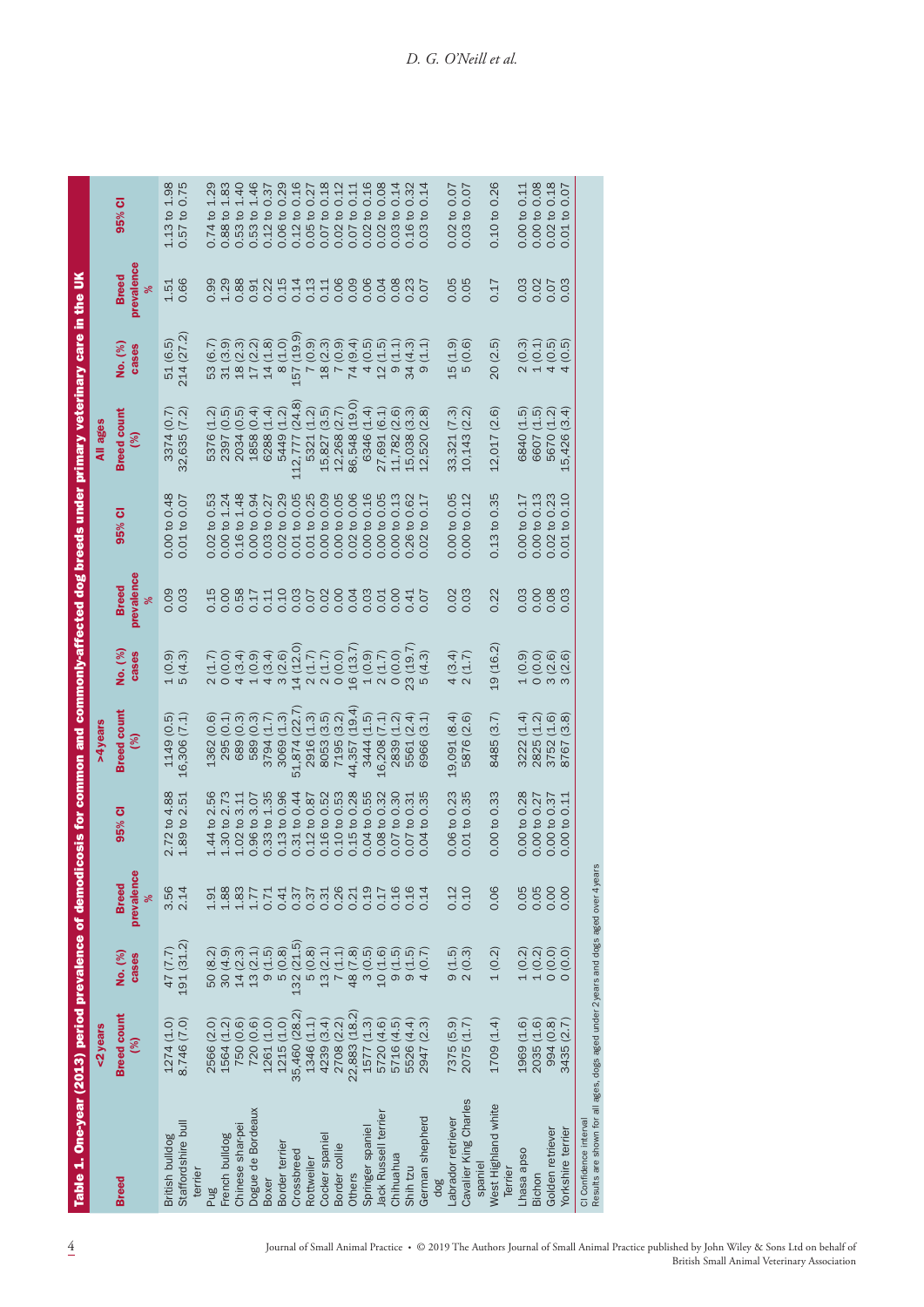and 58 (63.0%) of cases were neutered compared with 122,028 (65.6%) of non-cases. There were 103 (88.0%) purebred cases compared with 176,146 (77.3%) purebred non-cases. The median adult bodyweight of cases was 11.8kg (IQR: 8.8 to 25.0,



FIG 1. Age distribution of dogs under primary veterinary care in the UK at first diagnosis with demodicosis (n=702)

range 4.1 to 58.8) compared with 18.3kg (IQR 9.8 to 29.5, range 0.3 to 148.0) for non-cases.

#### Risk factors: Dogs under 2years old

Six risk factors had univariable association with demodicosis at P<0.20 and were considered in multivariable modelling: *breed, purebred, sex-neuter, age, adult bodyweight, bodyweight relative to breed/sex mean*. The final breed-multivariable model comprised four risk factors: *breed, bodyweight relative to breed/sex mean, age and sex-neuter*. The random effects model with clinic entered as a random effect was a better model of the data that the nonrandom effects model (P<0.001). The intraclass correlation coefficient indicated that 5.9% of the unaccounted-for variation in the data was due to unmeasured factors operating at the veterinary clinic level. No biologically plausible interactions at P<0.05 were detected. The final unclustered model showed acceptable model-fit (Hosmer-Lemeshow test statistic: P=0.311) and good discrimination (area under the ROC curve: 0.841). The frequencies of missing data for the 126,423 dogs in the final model variable were: *breed* n=492; 0.4%, *bodyweight relative to breed/sex mean* n=75,878; 60.0%, *age* n=0; 0.0% and *sex-neuter* n=16,901; 13.4%.

Table 2. Final mixed-effects breed-multivariable logistic regression results for risk factors associated with diagnosis of demodicosis in dogs aged <2years under primary veterinary care in the UK

| <b>Variable</b>                                                 | <b>Category</b>                      | <b>Cases</b>   | <b>Total</b> | <b>Odds ratio</b> | 95% CI        | <b>Category P-value</b> | <b>Variable P-value</b> |
|-----------------------------------------------------------------|--------------------------------------|----------------|--------------|-------------------|---------------|-------------------------|-------------------------|
| <b>Breed</b>                                                    | Crossbreed                           | 132            | 35,592       | <b>Base</b>       |               |                         | < 0.001                 |
|                                                                 | <b>British bulldog</b>               | 47             | 1321         | 11.26             | 7.94 to 15.97 | < 0.001                 |                         |
|                                                                 | Staffordshire bull terrier           | 191            | 8937         | 7.11              | 5.65 to 8.93  | < 0.001                 |                         |
|                                                                 | Chinese shar-pei                     | 14             | 764          | 6.57              | 3.73 to 11.60 | < 0.001                 |                         |
|                                                                 | Dogue de Bordeaux                    | 13             | 733          | 5.92              | 3.30 to 10.62 | < 0.001                 |                         |
|                                                                 | Pug                                  | 50             | 2616         | 5.41              | 3.87 to 7.55  | < 0.001                 |                         |
|                                                                 | French bulldog                       | 30             | 1594         | 5.07              | 3.37 to 7.63  | < 0.001                 |                         |
|                                                                 | <b>Boxer</b>                         | 9              | 1270         | 2.04              | 1.03 to 4.04  | 0.040                   |                         |
|                                                                 | Rottweiler                           | 5              | 1351         | 1.16              | 0.47 to 2.85  | 0.743                   |                         |
|                                                                 | Border terrier                       | 5              | 1220         | 1.10              | 0.45 to 2.70  | 0.838                   |                         |
|                                                                 | Cocker spaniel                       | 13             | 4252         | 0.78              | 0.44 to 1.38  | 0.394                   |                         |
|                                                                 | Border collie                        | $\overline{7}$ | 2715         | 0.70              | 0.32 to 1.50  | 0.354                   |                         |
|                                                                 | <b>Others</b>                        | 48             | 22,931       | 0.60              | 0.43 to 0.84  | 0.046                   |                         |
|                                                                 | Jack Russell terrier                 | 10             | 5730         | 0.53              | 0.28 to 1.00  | 0.050                   |                         |
|                                                                 | Springer spaniel                     | 3              | 1580         | 0.51              | 0.16 to 1.61  | 0.254                   |                         |
|                                                                 | Chihuahua                            | 9              | 5725         | 0.48              | 0.24 to 0.94  | 0.032                   |                         |
|                                                                 | Shih Tzu                             | 9              | 5535         | 0.44              | 0.22 to 0.87  | 0.018                   |                         |
|                                                                 | German shepherd dog                  | $\overline{4}$ | 2951         | 0.42              | 0.15 to 1.13  | 0.018                   |                         |
|                                                                 | Labrador retriever                   | 9              | 7384         | 0.32              | 0.16 to 0.64  | 0.001                   |                         |
|                                                                 | <b>Cavalier King Charles spaniel</b> | $\overline{2}$ | 2077         | 0.26              | 0.07 to 1.07  | 0.062                   |                         |
|                                                                 | West Highland White terrier          | $\mathbf{1}$   | 1710         | 0.17              | 0.02 to 1.12  | 0.065                   |                         |
|                                                                 | <b>Bichon</b>                        | $\mathbf{1}$   | 2036         | 0.13              | 0.02 to 0.96  | 0.046                   |                         |
|                                                                 | Lhasa apso                           | $\mathbf{1}$   | 1970         | 0.13              | 0.02 to 0.97  | 0.046                   |                         |
|                                                                 | Golden retriever                     | $\mathbf{O}$   | 994          | Zero cases        | $\sim$        | $\sim$                  |                         |
|                                                                 | Yorkshire terrier                    | $\mathbf{O}$   | 3435         | Zero cases        | $\sim$        | $\sim$                  |                         |
| Bodyweight relative to breed/<br>sex mean                       | Lower                                | 160            | 33,771       | <b>Base</b>       |               |                         | < 0.001                 |
|                                                                 | Equal/Higher                         | 130            | 16,774       | 1.50              | 1.18 to 1.91  | 0.001                   |                         |
|                                                                 | Unavailable                          | 323            | 75,878       | 0.54              | 0.44 to 0.67  | < 0.001                 |                         |
| Age (years)                                                     | $<$ 1.0 years                        | 533            | 61,988       | <b>Base</b>       |               |                         | < 0.001                 |
|                                                                 | 1.0 to $<$ 2.0 years                 | 80             | 64,435       | 0.12              | 0.09 to 0.15  | < 0.001                 |                         |
| Sex-neuter                                                      | Female-entire                        | 170            | 35,609       | <b>Base</b>       |               |                         | < 0.001                 |
|                                                                 | Female-neutered                      | 96             | 16,456       | 1.44              | 1.10 to 1.90  | 0.008                   |                         |
|                                                                 | Male-entire                          | 156            | 36,749       | 0.87              | 0.70 to 1.08  | 0.216                   |                         |
|                                                                 | Male-neutered                        | 107            | 20,708       | 1.32              | 1.01 to 1.71  | 0.039                   |                         |
|                                                                 | Unavailable                          | 84             | 16,901       | 1.45              | 1.07 to 1.96  | 0.016                   |                         |
| CI Confidence interval<br>P-values under 0.05 are shown in bold |                                      |                |              |                   |               |                         |                         |

n=126,423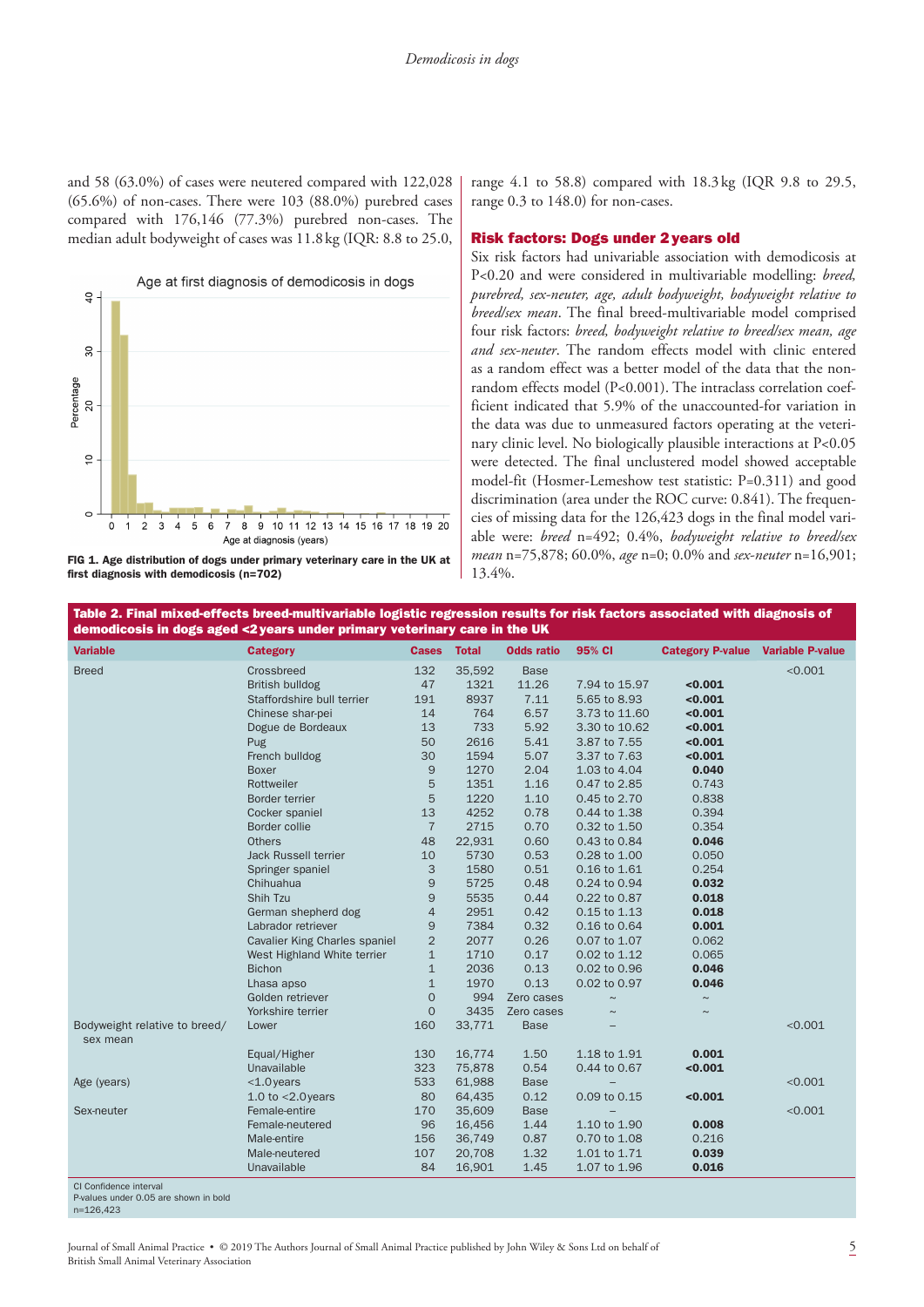After accounting for the effects of the other variables evaluated, seven breeds showed increased odds of demodicosis in dogs aged <2years compared with crossbred dogs: British bulldog [odds ratio (OR): 11.26, 95% CI 7.94 to 15.97, P<0.001], Staffordshire bull terrier (OR: 7.11, 95% CI 5.65 to 8.93, P<0.001), Chinese shar-pei (OR: 6.57, 95% CI 3.73 to 11.60, P<0.001), dogue de Bordeaux (OR: 5.92, 95% CI 3.30 to 10.62, P<0.001), pug (OR: 5.41, 95% CI 3.87 to 7.55, P<0.001), French bulldog (OR: 5.07, 95% CI 3.37 to 7.63, P<0.001) and boxer (OR: 2.04, 95% CI 1.03 to 4.04, P=0.040). There were six breeds with reduced odds of demodicosis compared with crossbreds: Lhasa apso, bichon frise, Labrador retriever, German shepherd dog, shih-tzu and Chihuahua. Additionally, zero cases were identified for Yorkshire terrier and golden retriever. Dogs with an adult bodyweight that was equal or higher than their breed mean had 1.50 (95% CI 1.18 to 1.91, P=0.001) times the odds of demodicosis compared with dogs that weighed below their breed mean. Dogs aged 1.0 to <2.0 years had 0.12 (95% CI 0.09 to 0.15, P<0.001) times the odds of demodicosis compared with dogs aged <1.0years. Compared with entire females, there were higher odds in neutered females (OR 1.44, 95% CI 1.10 to 1.90, P=0.008) and neutered males (OR 1.32, 95% CI 1.01 to 1.71, P=0.039) (Table 2).

As described in the methods, two variables (*purebred* and *adult bodyweight*) were individually added to the final breed-multivariable model, replacing the breed variable. Purebred dogs had 1.50 times the odds (95% CI 1.24 to 1.83, P=0.001) compared with crossbred dogs. Dogs weighing 10.0 to 19.9kg (OR: 3.55, 95% CI 2.51 to 5.03, P<0.001) and 20.0 to 29.9 kg (OR: 5.42, 95% CI 3.80 to 7.73, P<0.001) had the highest odds of demodicosis compared with dogs weighing <10.0 kg (Table 3).

## Risk factors: Dogs over 4years old

Three risk factors had univariable association with demodicosis at P<0.05: *breed, purebred* and *adult bodyweight*. No association with demodicosis in dogs aged >4 years was detected for s*ex-neuter, age* or *bodyweight relative to breed/sex mean*. As discussed above, each of the three variables with liberal univariable associations were considered alternative descriptors of a common underlying breed-based concept and therefore could not be meaningfully coentered into multivariable modelling. For this reason, univariable logistic regression with the clinic attended included as a random effect are reported. The univariable random effects model with clinic entered as a random effect was a better model of the data that the non-random effects model for *breed* P=0.001*, purebred* P=0.002 and *adult bodyweight* P=0.002. The frequencies of missing data for the 228,801 dogs aged >4 years were: *breed* n=664; 0.3%, *purebred* n=664; 0.3% and *adult bodyweight* n=26,037; 11.4%.

Six breeds showed increased odds of demodicosis compared with crossbred dogs: Chinese shar-pei (OR: 21.91, 95% CI 7.16 to 67.00, P<0.001), shih-tzu (OR: 15.42, 95% CI 7.91 to 30.06, P<0.001), West Highland white terrier (OR: 8.34, 95% CI 4.18 to 16.65, P<0.001), pug (OR: 5.42, 95% CI 1.23 to 23.90, P=0.026), boxer (OR: 3.90, 95% CI 1.28 to 11.86, P=0.017) and Border terrier (OR: 3.72, 95% CI 1.07 to 12.97, P=0.039). There were four breeds with zero demodicosis cases identified: French bulldog, Border collie, Chihuahua and bichon frise. Purebred dogs had 2.16 times the odds (95% CI 1.23 to 3.77, P=0.007) compared with crossbred dogs. Dogs weighing 20.0 to 29.9kg (OR: 0.37, 95% CI 0.20 to 0.68, P=0.002) and 30.0 to 39.9kg (OR: 0.40, 95% CI 0.20 to 0.80, P=0.009) had lower odds of demodicosis compared with dogs weighing <10.0 kg (Table 4).

Comparing results for dogs aged <2years and dogs aged >4 years, three breeds showed evidence of increased odds of demodicosis in both age groups: Chinese shar-pei, pug and boxer (Table 5).

## **DISCUSSION**

This is the first study to explore the wider presentation of demodicosis in dogs of all ages under primary veterinary care in the UK. Previous studies mainly relied on smaller datasets from teaching hospital or referral practice populations (Sischo *et al*. 1989, Scott & Paradis 1990, Lemarié *et al*. 1996, Bowden *et al*. 2018), reported on populations with demographics and healthcare expected to differ significantly the UK (Nayak *et al*. 1997, Rodriguez-Vivas *et al*. 2003, Chee *et al*. 2008), or examined only the juvenile form of demodicosis (Bowden *et al*. 2018). This, together with methodological differences relating to study size and case inclusion criteria, may explain the higher prevalence estimates of demodicosis previously reported (0.4 to 23%) compared to the relatively lower overall, 1-year period prevalence of 0.17% documented here.

Table 3. Results for variables introduced individually to replace breed in the final mixed-effects breed-multivariable logistic regression model for risk factors associated with diagnosis of demodicosis in dogs aged <2 years under primary veterinary care in the UK

| <b>Variable</b>                    | <b>Category</b> | <b>Cases</b> | <b>Total</b> | <b>Odds ratio</b> | 95% CI       | <b>Category P-value</b> | <b>Variable P-value</b> |
|------------------------------------|-----------------|--------------|--------------|-------------------|--------------|-------------------------|-------------------------|
| <b>Purebred status</b>             | Crossbred       | 132          | 35.592       | <b>Base</b>       |              |                         | < 0.001                 |
|                                    | Purebred        | 481          | 90.339       | 1.50              | 1.24 to 1.83 | < 0.001                 |                         |
| Adult bodyweight (>18 months) (kg) | $<$ 10.0        | 45           | 20.031       | <b>Base</b>       |              |                         | < 0.001                 |
|                                    | 10.0 to 19.9    | 111          | 13.971       | 3.55              | 2.51 to 5.03 | < 0.001                 |                         |
|                                    | 20.0 to 29.9    | 100          | 8653         | 5.42              | 3.80 to 7.73 | < 0.001                 |                         |
|                                    | 30.0 to 39.9    | 21           | 5401         | 1.80              | 1.07 to 3.03 | 0.027                   |                         |
|                                    | $\geq 40.0$     | 13           | 2526         | 2.50              | 1.34 to 4.67 | 0.004                   |                         |
|                                    | Unavailable     | 323          | 75.841       | 1.41              | 1.02 to 1.95 | 0.039                   |                         |
| CLConfidence interval              |                 |              |              |                   |              |                         |                         |

CI Confidence interval P-values under 0.05 are shown in bold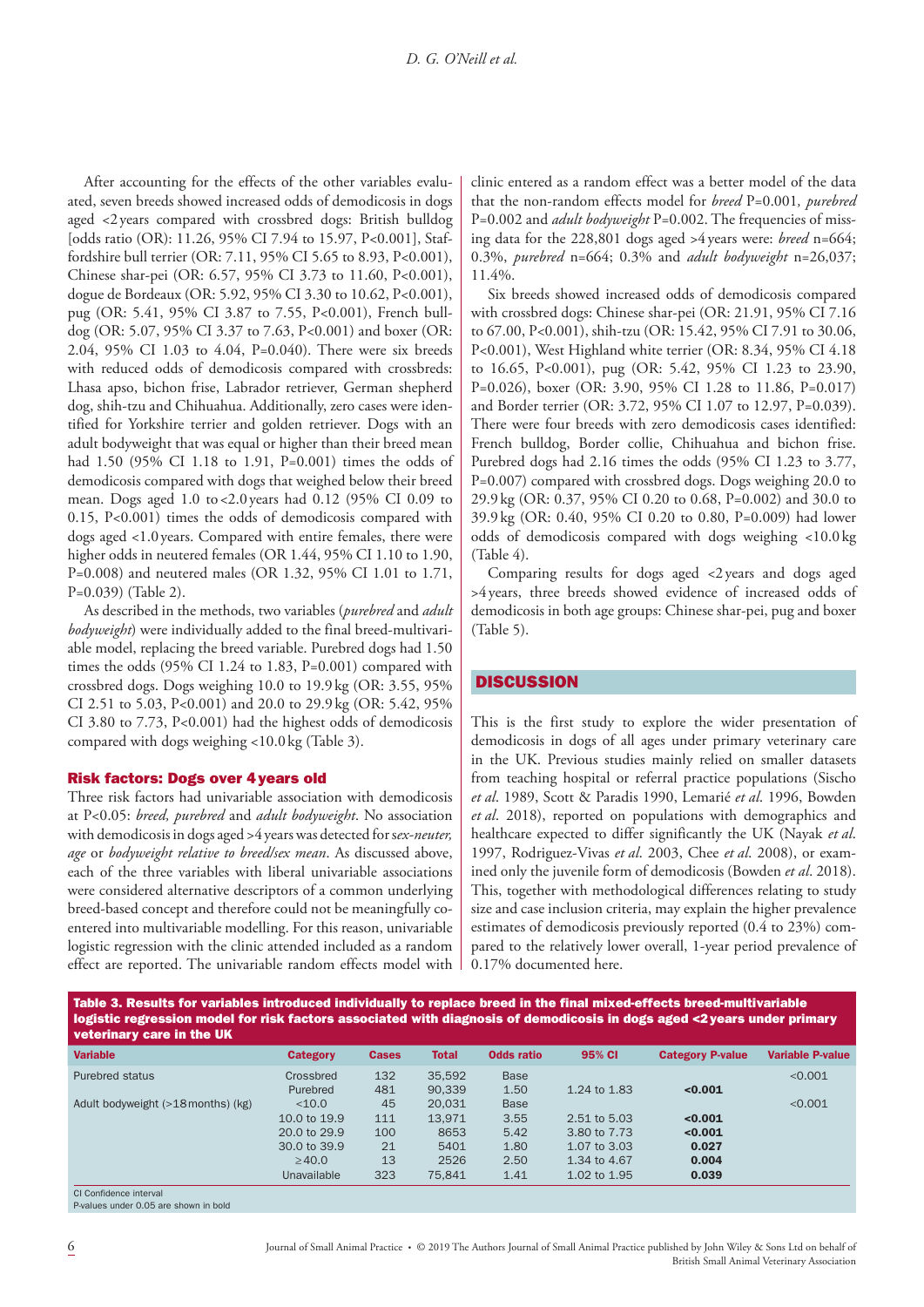| <b>Variable</b>                    | <b>Category</b>                      | <b>Cases</b>   | <b>Total</b> | <b>Odds ratio</b> | 95% CI        | <b>Category P-value</b> | <b>Variable P-value</b> |
|------------------------------------|--------------------------------------|----------------|--------------|-------------------|---------------|-------------------------|-------------------------|
| <b>Breed</b>                       | Crossbreed                           | 14             | 51,888       | <b>Base</b>       |               |                         | < 0.001                 |
|                                    | Chinese shar-pei                     | $\overline{4}$ | 693          | 21.91             | 7.16 to 67.00 | < 0.001                 |                         |
|                                    | Shih Tzu                             | 23             | 5584         | 15.42             | 7.91 to 30.06 | < 0.001                 |                         |
|                                    | West Highland White terrier          | 19             | 8504         | 8.34              | 4.18 to 16.65 | < 0.001                 |                         |
|                                    | Dogue de Bordeaux                    | $\mathbf{1}$   | 590          | 6.59              | 0.86 to 50.34 | 0.069                   |                         |
|                                    | Pug                                  | $\overline{2}$ | 1364         | 5.42              | 1.23 to 23.90 | 0.026                   |                         |
|                                    | <b>Boxer</b>                         | 4              | 3798         | 3.90              | 1.28 to 11.86 | 0.017                   |                         |
|                                    | Border terrier                       | 3              | 3072         | 3.72              | 1.07 to 12.97 | 0.039                   |                         |
|                                    | British bulldog                      | $\mathbf 1$    | 1150         | 3.29              | 0.43 to 25.09 | 0.251                   |                         |
|                                    | Golden retriever                     | 3              | 3755         | 2.88              | 0.83 to 10.06 | 0.097                   |                         |
|                                    | German Shepherd Dog                  | 5              | 6971         | 2.66              | 0.96 to 7.38  | 0.061                   |                         |
|                                    | Rottweiler                           | $\overline{2}$ | 2918         | 2.55              | 0.58 to 11.25 | 0.215                   |                         |
|                                    | <b>Others</b>                        | 16             | 44,373       | 1.31              | 0.64 to 2.68  | 0.465                   |                         |
|                                    | Yorkshire terrier                    | 3              | 8770         | 1.27              | 0.36 to 4.41  | 0.710                   |                         |
|                                    | <b>Cavalier King Charles spaniel</b> | $\overline{2}$ | 5878         | 1.25              | 0.28 to 5.49  | 0.770                   |                         |
|                                    | Lhasa apso                           | $\mathbf{1}$   | 3223         | 1.19              | 0.16 to 9.08  | 0.866                   |                         |
|                                    | Staffordshire bull terrier           | 5              | 16,311       | 1.15              | 0.41 to 3.21  | 0.785                   |                         |
|                                    | Springer spaniel                     | $\mathbf 1$    | 3445         | 1.15              | 0.15 to 8.78  | 0.891                   |                         |
|                                    | Cocker spaniel                       | $\overline{2}$ | 8055         | 0.90              | 0.21 to 3.98  | 0.893                   |                         |
|                                    | Labrador retriever                   | $\overline{4}$ | 19,095       | 0.77              | 0.25 to 2.34  | 0.643                   |                         |
|                                    | Jack Russell terrier                 | $\overline{2}$ | 16,210       | 0.46              | 0.10 to 2.01  | 0.299                   |                         |
|                                    | French bulldog                       | $\mathbf 0$    | 295          | Zero cases        | $\sim$        | $\sim$                  |                         |
|                                    | Border collie                        | $\mathbf 0$    | 7195         | Zero cases        | $\sim$        | $\sim$                  |                         |
|                                    | Chihuahua                            | $\mathbf 0$    | 2839         | Zero cases        |               | $\sim$                  |                         |
|                                    | <b>Bichon</b>                        | $\mathbf 0$    | 2825         | Zero cases        | $\sim$        | $\sim$                  |                         |
| Purebred status                    | Crossbred                            | 14             | 51,888       | <b>Base</b>       |               |                         | 0.007                   |
|                                    | Purebred                             | 103            | 176,249      | 2.16              | 1.23 to 3.77  | 0.007                   |                         |
| Adult bodyweight (>18 months) (kg) | <10.0                                | 42             | 52,510       | <b>Base</b>       |               |                         | 0.012                   |
|                                    | 10.0 to 19.9                         | 28             | 56,566       | 0.62              | 0.38 to 1.00  | 0.051                   |                         |
|                                    | 20.0 to 29.9                         | 13             | 44,580       | 0.37              | 0.20 to 0.68  | 0.002                   |                         |
|                                    | 30.0 to 39.9                         | 10             | 31,484       | 0.40              | 0.20 to 0.80  | 0.009                   |                         |
|                                    | $\geq 40.0$                          | 11             | 17,624       | 0.79              | 0.40 to 1.53  | 0.478                   |                         |
|                                    | Unavailable                          | 13             | 26,037       | 0.60              | 0.31 to 1.11  | 0.101                   |                         |
| CLConfidence interval              |                                      |                |              |                   |               |                         |                         |

P-values under 0.05 are shown in bold

Table 5. Summary of breeds with increased odds of diagnosis of demodicosis in dogs aged <2years and in dogs aged >4years under primary veterinary care in the UK (based on Tables 2 and 4)

|                            | <2 years of age   |            | >4 years of age             |                   |         |  |  |  |
|----------------------------|-------------------|------------|-----------------------------|-------------------|---------|--|--|--|
| <b>Breed</b>               | <b>Odds ratio</b> | 95% CI*    | <b>Breed</b>                | <b>Odds ratio</b> | 95% CI* |  |  |  |
| British bulldog            | 11                | 8 to 16    | Chinese shar-pei            | 22                | 7 to 67 |  |  |  |
| Staffordshire bull terrier |                   | 6 to 9     | Shih tzu                    | 15                | 8 to 30 |  |  |  |
| <b>Chinese Shar-Pei</b>    |                   | 7 to 12    | West Highland white terrier | 9                 | 4 to 17 |  |  |  |
| Dogue de Bordeaux          | 6                 | 3 to 11    | Pug                         | 5                 | 1 to 24 |  |  |  |
| Pug                        | 5                 | $4$ to $8$ | <b>Boxer</b>                | $\overline{4}$    | 1 to 12 |  |  |  |
| French bulldog             | 5                 | 3 to 8     | Border terrier              | 4                 | 1 to 13 |  |  |  |
| Boxer                      | ⌒                 | $1$ to $4$ |                             |                   |         |  |  |  |

CI Confidence interval

Breeds with increased odds in both age groups are in italics

In the current study, demodicosis diagnosis was accepted based upon the clinical opinion of the primary-care clinician and the study did not require evidence of elevated *Demodex* mite populations (Saridomichelakis *et al*. 2007, Fondati *et al*. 2010, Mueller *et al*. 2012). The study data did not include information on the results of skin sampling used for diagnosis. Clinical lesions of demodicosis alone are not pathognomonic and pathology may be masked by secondary infection (Miller *et al*. 2013). Given that full diagnostic testing may not have been carried out in all suspected cases or in all affected dogs where demodicosis was not the suspected cause, it is likely that current study results underestimate the true disease prevalence.

Two demodicosis presentations are recognised based on the extent of the lesions and prognosis: a localised form characterised by a benign clinical course with just a few skin lesions that usually resolve spontaneously, and a generalised form with widespread lesions that do not usually resolve without acaricidal treatment (Miller *et al*. 2013). While the extent of skin lesions may be of prognostic relevance (Miller *et al*. 2013), there are no universally accepted or standard definitions of localised and generalised forms in terms of lesion number, size and distribution. Clinical presentations may fall between those categories and may evolve over time from one to the other. Furthermore, associations between the extent of the disease with either the prognosis or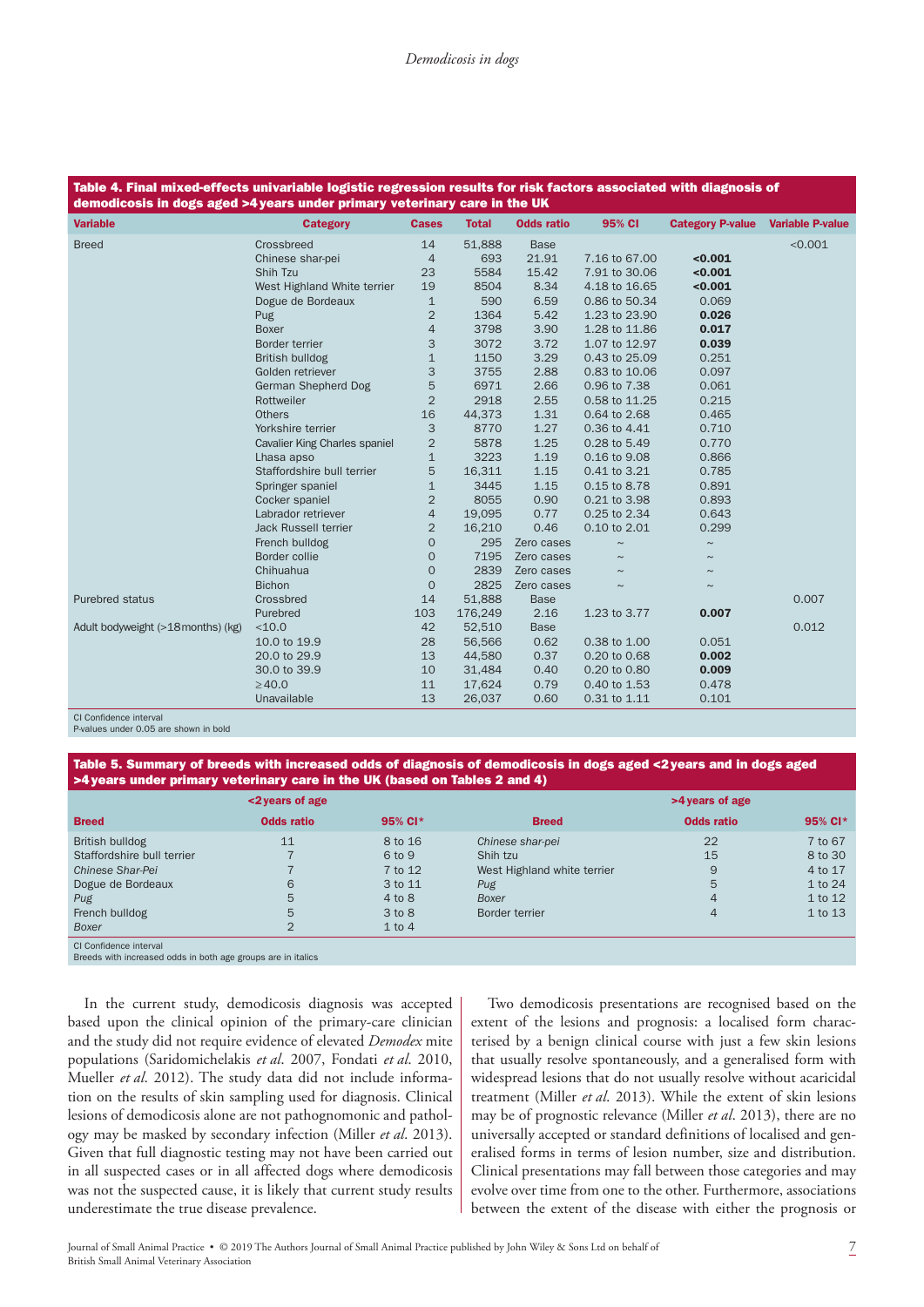the need for treatment are not absolute (Miller *et al*. 2013). This study did not attempt to distinguish between localised and generalised forms of the disease because the clinical records did not consistently contain sufficiently detailed information to allow this distinction.

Two age-related presentations of demodicosis are also recognised: "juvenile-onset" demodicosis, usually first manifesting in puppyhood or young adulthood (3 to 18months), and adultonset demodicosis, usually first manifesting after 4 years of age (Miller *et al*. 2013). Some dogs are first diagnosed between these juvenile and adult periods but fuller examination can often trace these intermediate-age cases to a younger age, suggesting that these are truly juvenile-onset cases with a chronic course (Miller *et al*. 2013, Bowden *et al*. 2018). The literature suggests that the majority of demodicosis cases in dogs are juvenile-onset (Miller *et al*. 2013). The age distribution of demodicosis cases in the current study concurs, with 79.6% of first diagnoses relating to cases under 1.5years of age. The only other large-scale study investigating both juvenile and adult-onset demodicosis reported 56% of diagnoses relating to dogs under 1.5years in a teaching hospital population with a specialist dermatology service (Bowden *et al*. 2018), which is likely to be biased towards chronic, less typical or difficult-to-manage cases.

The expression of juvenile-onset disease may be linked to the gradual expansion of mite populations (Forton 2011, Ravera *et al*. 2013) following mite transmission in the first days of life (Greve & Gaafar 1966). The genetic, immunological, endocrine or other factors that lead to higher than expected populations of mites associated with skin lesions, focally or more widespread, are poorly understood (Ferrer *et al*. 2014). Less commonly, first manifestation of demodicosis is recognised in adult dogs, and it has been proposed that these dogs first diagnosed when 4 years of age or older are likely to have a truly 'adult-onset' form of the disease (Miller *et al*. 2013). This differentiation matters because juvenile-onset of the disease is generally attributed to a genetic makeup that confers a mite-specific immune dysfunction because it usually occurs in the absence of other identifiable immune-dysregulating factors, whereas true adult-onset disease carries a high index of suspicion of acquired immune compromise through disease or medication, reducing the host's ability to control mite numbers later in life (Ferrer *et al*. 2014, Miller *et al*. 2013). In these cases, the prognosis depends on the identification and management of relevant co-morbidity as well as managing the demodicosis (Mueller *et al*. 2012). The manifestation of demodicosis in later adulthood canthus be assumed to depend on the presence of risk factors directly relating to mite control (either overlapping with or distinct from those present injuvenile-onset disease), plus the presence of co-risk factors associated with co-morbidity or age-related physiological change, even if the condition is not yet clinically apparent (Miller *et al*. 2013).

Taking the perspective that science based on large data resources should be concept-driven rather than data-driven (Kell & Oliver 2004), we carried out risk factor analysis separately for two age-defined phenotypes, that is, for young dogs under 2years of age to capture cases with "juvenile" onset but allowing for slightly delayed diagnosis, and for dogs over 4 years of age that are deemed to have a high likelihood of the "adult-onset" course of the disease. A similar approach was taken in a study based on US teaching hospital data (Bowden *et al*. 2018). This approach also takes account of changing breed popularity over time, as has been observed for pure-bred dogs in the UK (Hanson *et al*. 2000, The Kennel Club 2019) and documented specifically for the pug (O'Neill *et al*. 2016) and the French bulldog (O'Neill *et al*. 2018), by comparing risk within similarly restricted age groups.

The 0.48% 1-year period prevalence of demodicosis in dogs under 2 years of age documented here is close to the 0.58% prevalence previously reported for juvenile demodicosis in a large study based on general veterinary hospital records in the USA (Plant *et al*. 2011). This may suggest similar demographics in both countries. In line with clinical observation that describes adult-onset demodicosis as less common (Miller *et al*. 2013), the current study reported 1-year period prevalence in dogs over 4 years of age (0.05%) as much lower than in young dogs (0.48%). This reflects the observation, recently confirmed (Bowden *et al*. 2018), that many dogs with juvenile-onset demodicosis are not subsequently diseased in adulthood, and suggests that the poorly understood, mite-specific immunocompromise suspected in young dogs may be transient or dependent on cofactors present only at this life stage (Mueller *et al*. 2012, Ferrer *et al*. 2014).

Breeds with the highest demodicosis 1-year period prevalence overall included the bulldog and dogue de Bordeaux. These breeds belong to the same genetic clade which also includes bull terrier breeds (Parker *et al*. 2017), and which forms the genetic basis for pit-bull types (Olson *et al*. 2015). When looking just at dogs aged under 2 years, five (British bulldog, Staffordshire bull terrier, dogue de Bordeaux, French bulldog and boxer) of the seven breeds with increased odds of demodicosis belonged to this clade. This is in line with a US study which showed that seven of the nine breeds with the highest odds for juvenile demodicosis were breeds of the same genetic clade (Plant *et al*. 2011). Juvenile demodicosis has long been suspected to have a hereditary basis, although published evidence for this is sparse (Ferrer *et al*. 2014). Given the common ancestry of breeds having increased odds of demodicosis at a young age reported in these two independent, large studies, it is reasonable to suspect a significant, shared genetic basis for this disease phenotype. Of the six breeds with increased odds for a diagnosis of demodicosis aged over 4 years, five represent distinct genetic clades; the West Highland white and Border terrier belong to the same clade but are genetically distant within it (Parker *et al*. 2017), and that the bull-type breeds, some represented in high numbers within the study sample in both age groups and collectively with the highest odds for the juvenile form of the disease, are not represented in the group of dogs aged 4 years and older. This difference in breed spectrum would support the notion that the juvenile and adult-onset forms of the disease indeed represent different disease phenotypes in terms of aetiological factors (Scott *et al*. 2001).

In the current study, the pug and shar-pei had high odds for demodicosis in both dogs under 2years (in line with similar US results (Plant *et al*. 2011)), but also in the group of dogs aged over 4 years. These two breeds do not share a genetic clade with each other or with the bull types (Parker *et al*. 2017). It could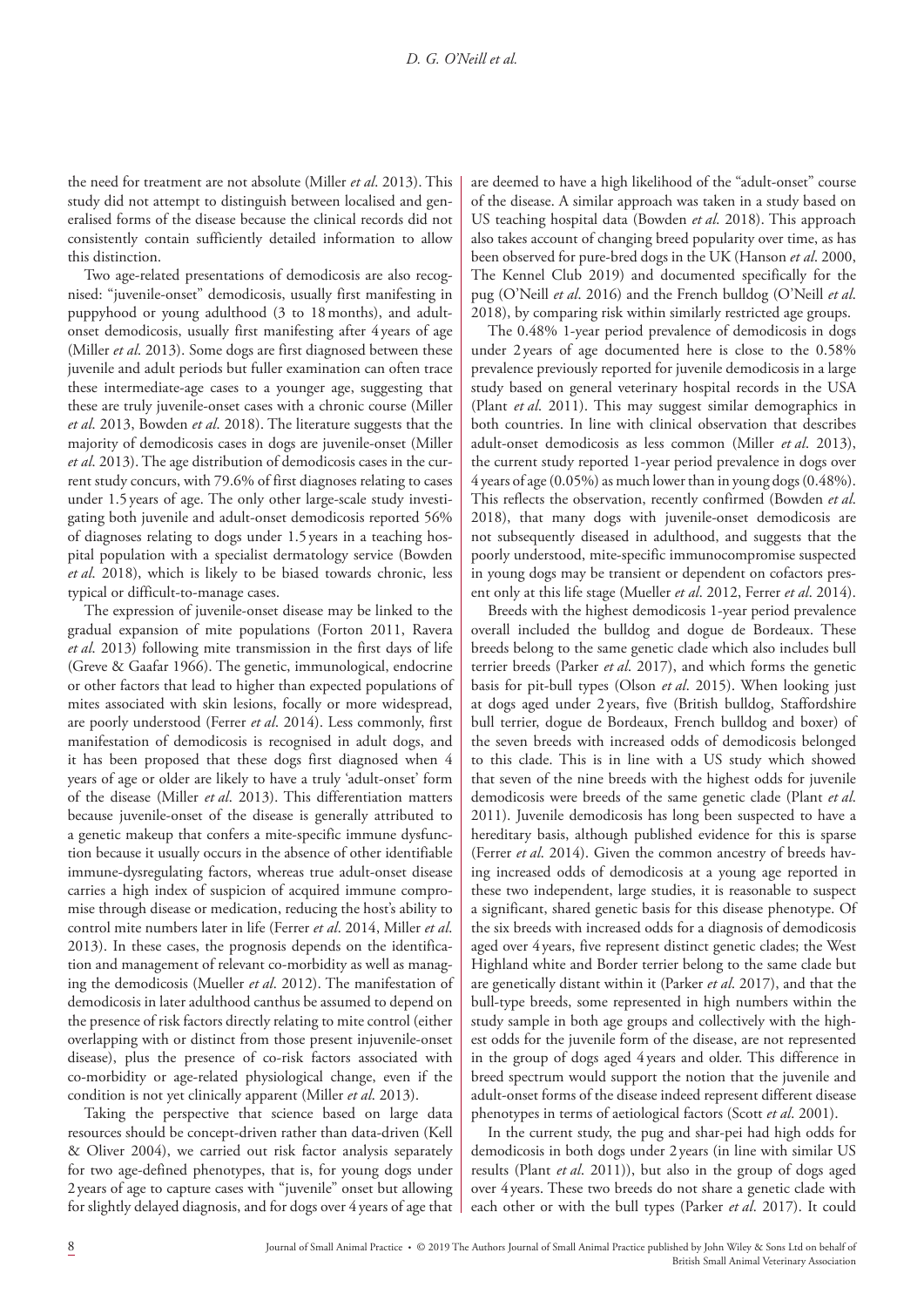therefore be argued that their recurring high presentation among juvenile-onset and adult-onset caseloads in combination with high predisposition may reflect the later cases truly being recognised at an older age of chronic disease of juvenile-onset (Scott *et al*. 2001). A tendency towards a chronic course of the disease, as opposed to a predisposition to truly adult-onset form cannot be discounted; in both scenarios it is reasonable to suspect that the aetiopathogenesis of demodicosis in these breeds is distinct from, or overlaps with, those of the bull types, assuming that dogs receive similar veterinary care irrespective of breed status.

Three breeds, shih-tzu, West Highland white terrier and Border terrier, had increased odds only for dogs aged >4years. West Highland white terrier and shih-tzu were previously reported as the most frequently affected purebred dogs among a population of dogs with adult-onset demodicosis in a teaching hospital (Bowden *et al*. 2018). In our study, the odds of demodicosis for shih-tzu aged under 2 years was 0.44 (95% CI 0.22 to 0.87) times that of crossbreds, whereas the odds of demodicosis for shih-tzu aged over 4 years was 15.42 (95% CI 7.91 to 30.06) times that of crossbreds. This suggests an aetiopathogenesis distinct from that in bull-type dogs that generally manifest demodicosis only early in life. A wide range of immunocompromising factors has been proposed as triggers for adult-onset demodicosis (Scott *et al*. 2001), many of which typically affect older dogs. Based on current observations and the limited understanding of the pathogenesis of canine demodicosis (Ferrer *et al*. 2014), increased odds for disease in dogs aged >4years may thus reflect a genetic background that promotes both longevity and immunosuppressive cofactors (*i.e*. diseases that receive immunocompromising treatment or immunocompromising disease themselves) and/or an acquired mite-specific immune dysfunction.

It is difficult to explain why bodyweight above that of the breed/sex mean in dogs under 2years of age was associated with increased (×1.5) odds for demodicosis. Heavier bodyweight could reflect either increased body condition (*e.g*. obesity) or simply larger inherent stature/size. The current study did not have access to accompanying morphometric data (*e.g*. body condition) on individual dogs and therefore it was not possible to interpret the causes of differing bodyweights (Anderson *et al*. 2018). In humans, obesity is linked to pro-inflammatory states and increased risk of various inflammatory diseases, including rosacea (Li *et al*. 2017), an inflammatory skin disease associated with high populations of *Demodex* mites (Forton 2011). However, understanding of the negative effects of obesity on canine health is in its infancy (Loftus & Wakshlag 2015), and it may be premature to conclude these parallels, particularly as increased bodyweight was not also evident as a risk factor in adult-onset demodicosis. The association between juvenile-onset demodicosis and neutered status may reflect reverse causality whereby demodicosis cases may have increased probability of neutering after diagnosis (Jacka *et al*. 2015).

The study had some limitations. Primary-care clinical data are not recorded primarily for research purposes and thus were limited by some missing data as well as reliance on accurate and thorough record-keeping of the clinicians. As discussed above, the study relied on diagnoses recorded by primary-care clinician teams. Varying diagnostic criteria across clinics and individual veterinarians may have introduced some selection bias to the final results that is difficult to quantify, For uncommon breeds, the low numbers of both cases and dogs overall result in wide CIs for the prevalence and odds ratio values. This means that such breed association findings should be treated with caution. The study clinics were a convenience sample and may not be fully representative of the overall veterinary practice structure and caseloads in in the UK. Cognitive biases whereby belief that certain age groups, breeds or animal types are predisposed to demodicosis may have increased the diagnostic probability in such animals. These so-called cognitive dispositions to respond can affect other aspects of clinical activity such as treatment and prognosis as well as diagnosis but their impact may be reduced by strategies including reflection on problem solving and access to current relevant clinical evidence (Croskerry 2003).

## CONCLUSIONS

This study of the general dog population under primary veterinary care showed 10 times higher one-year period prevalence of demodicosis in dogs aged under 2 years (0.48%) than in dogs aged over 4 years (0.05%). It identified breed as a major risk factor for both age groups. Differing spectra of predisposed breeds across the juvenile-onset and adult-onset forms of the disease, and in particular the dominance of bull type breeds in clade W from the 23 identified genetic clades (Parker *et al*. 2017) in juvenile-onset demodicosis, supports the concept of distinct agerelated aetiopathogenetic phenotypes of this complex disease. These findings will help inform case selection for future work investigating primary genetic risk factors, and also relevant cofactors for disease expression. This is particularly relevant information for veterinary surgeons given the marked rise in popularity in recent years of breeds such French bulldog, pug, British bulldog and Staffordshire bull terrier with increased odds of juvenile demodicosis in the UK.

#### Acknowledgements

Thanks to Noel Kennedy (RVC) for VetCompass software and programming development. We acknowledge the Medivet Veterinary Partnership, Vets4Pets/Companion Care, Goddard Veterinary group, Independent Vet Care, Vets Now and the other UK practices who collaborate in VetCompass. We are grateful to The Kennel Club and The Kennel Club Charitable Trust for supporting VetCompass. DON was supported at the RVC for part of this study by an award from the Kennel Club Charitable Trust. Neither the Kennel Club Charitable Trust nor the Kennel Club had any input in the design of the study, the collection, analysis and interpretation of data or in writing the manuscript should be declared.

## Authors' contributions

All authors made substantial contributions to conception and design, acquisition and extraction of data, and to analysis and interpretation of the results. All authors were involved in drafting and revising the manuscript and gave final approval of the ver